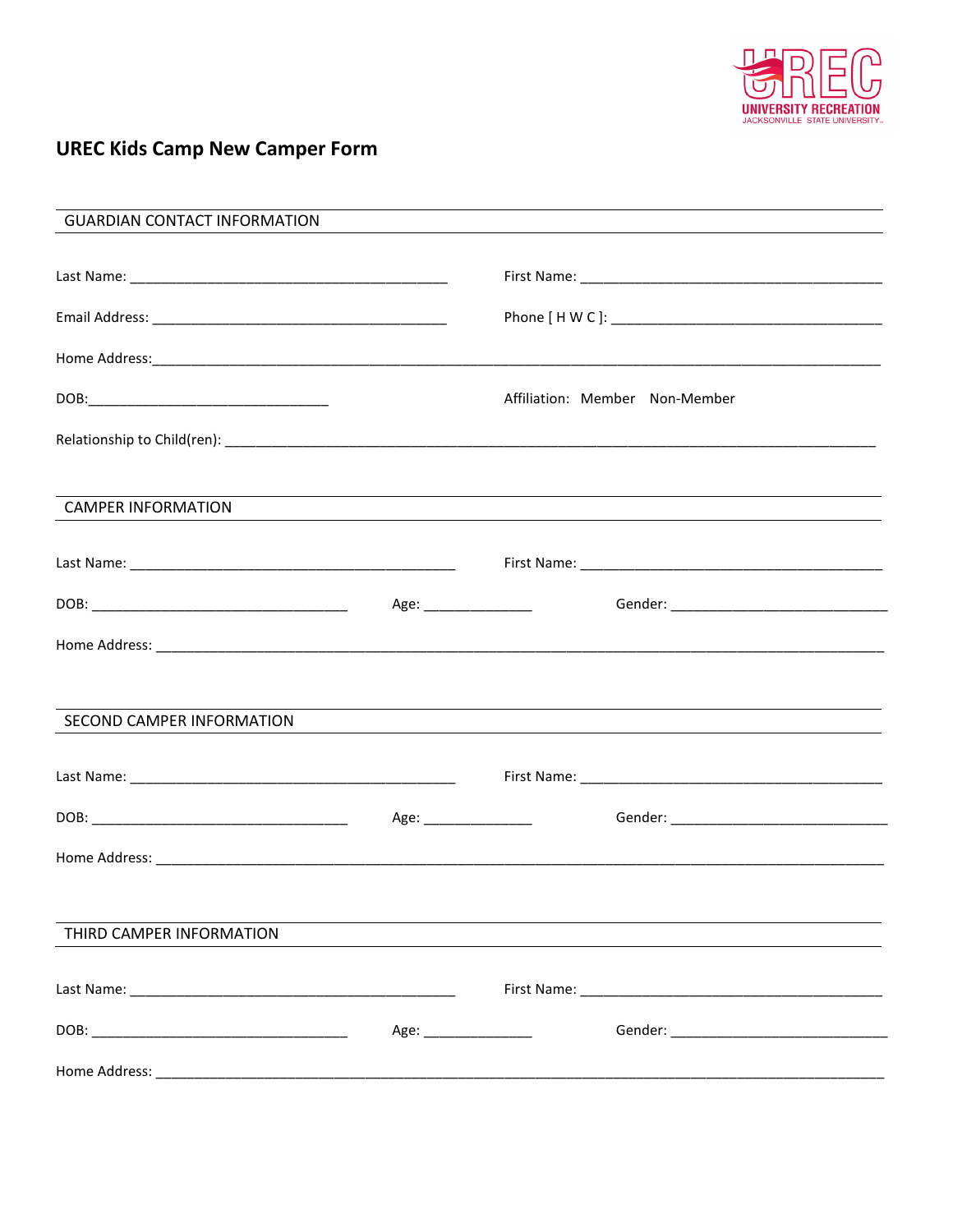

| ADDITIONAL EMERGENCY CONTACT                                                                                    |                                                                                                                  |
|-----------------------------------------------------------------------------------------------------------------|------------------------------------------------------------------------------------------------------------------|
| Other than listed parent/guardian                                                                               |                                                                                                                  |
|                                                                                                                 |                                                                                                                  |
|                                                                                                                 |                                                                                                                  |
|                                                                                                                 |                                                                                                                  |
|                                                                                                                 |                                                                                                                  |
| <b>AUTHORIZED PICK UP</b>                                                                                       | and the control of the control of the control of the control of the control of the control of the control of the |
| The following person will normally drop off/pick up my child(ren):                                              |                                                                                                                  |
|                                                                                                                 |                                                                                                                  |
|                                                                                                                 |                                                                                                                  |
|                                                                                                                 |                                                                                                                  |
|                                                                                                                 |                                                                                                                  |
| If the above person is not able to pick up my child(ren), the following people are authorized to do so:         |                                                                                                                  |
|                                                                                                                 |                                                                                                                  |
|                                                                                                                 |                                                                                                                  |
|                                                                                                                 |                                                                                                                  |
|                                                                                                                 |                                                                                                                  |
|                                                                                                                 |                                                                                                                  |
|                                                                                                                 |                                                                                                                  |
|                                                                                                                 |                                                                                                                  |
|                                                                                                                 |                                                                                                                  |
|                                                                                                                 |                                                                                                                  |
|                                                                                                                 |                                                                                                                  |
|                                                                                                                 |                                                                                                                  |
|                                                                                                                 |                                                                                                                  |
| INSURANCE/MEDICATION                                                                                            |                                                                                                                  |
|                                                                                                                 |                                                                                                                  |
| Are the camp participants covered by family medical insurance? $Y / N$ (if yes, indicate the information below) |                                                                                                                  |
|                                                                                                                 |                                                                                                                  |
|                                                                                                                 |                                                                                                                  |
|                                                                                                                 |                                                                                                                  |
|                                                                                                                 |                                                                                                                  |
|                                                                                                                 |                                                                                                                  |

*If JSU UREC employees contact guardian and/or additional emergency contact and do not receive a response, JSU UREC will take whatever action is necessary for the health and welfare of the camper. This includes any and all medical treatment, procedures, EMS transportation, operations, and/or hospitalizations.*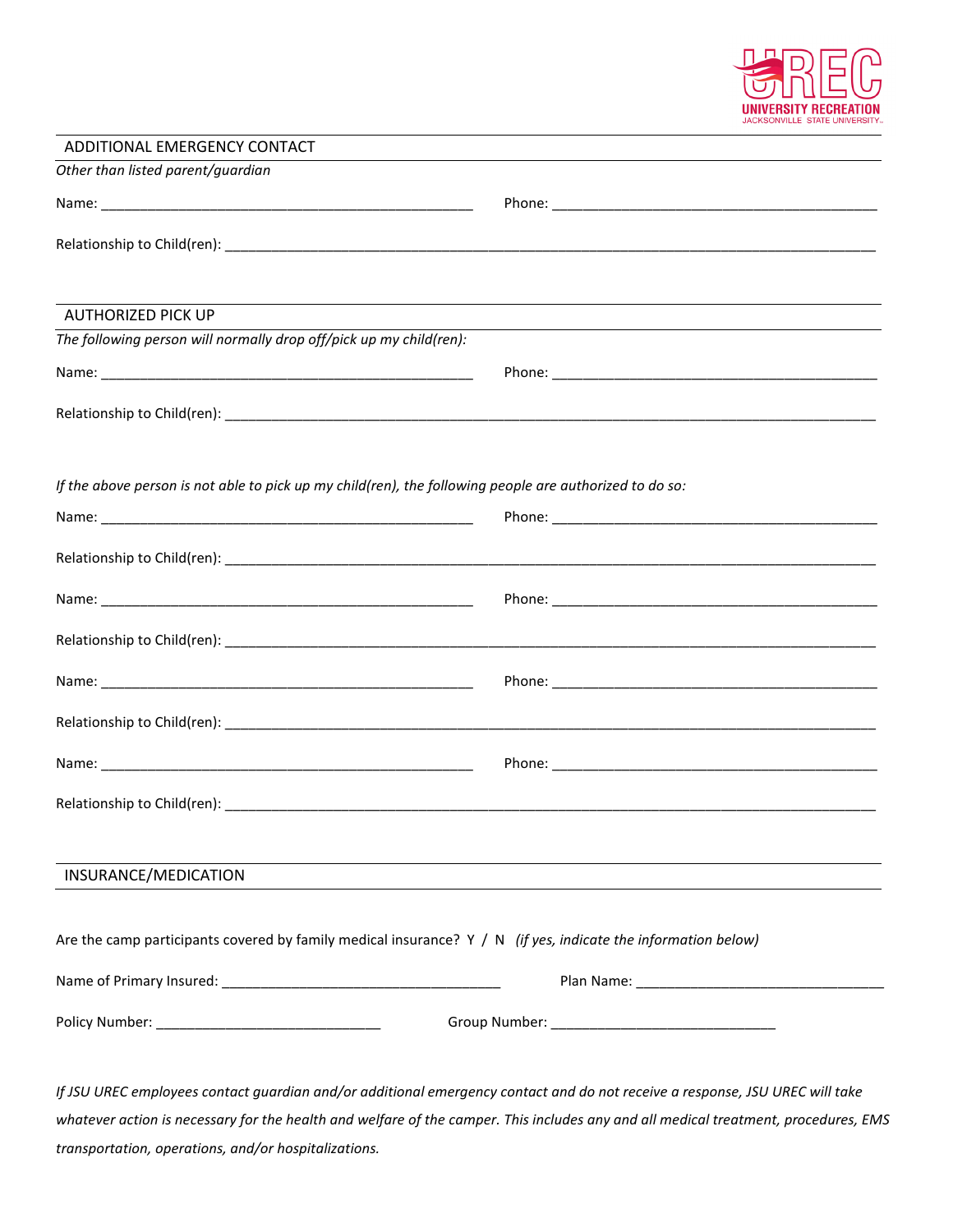

| <b>Camp Session</b>                                                           | Write Name of<br><b>Child(ren) Attending</b> | Camp*<br>\$140 JSU Affiliate<br>\$165 Non-Affiliate |
|-------------------------------------------------------------------------------|----------------------------------------------|-----------------------------------------------------|
| Week 01: Yay! Summer<br>June $6^{th}$ - June $10^{th}$                        |                                              |                                                     |
| Week 02: Campers vs<br>Counselors<br>June $13^{th}$ - June $17^{th}$          |                                              |                                                     |
| Week 03: Future Gamecock<br>June $20^{th}$ – June $25^{th}$                   |                                              |                                                     |
| Week 04: Music Week<br>June $28^{th}$ - July $1^{st}$                         |                                              |                                                     |
| Week 05: Costume Week<br>July $5^{th}$ - July $8^{th}$                        |                                              |                                                     |
| Week 06: Shark Week<br>June $11^{th}$ - July $15^{th}$                        |                                              |                                                     |
| Week 07: Adventure Rec<br>Week<br>July $18^{th}$ - July $22^{nd}$             |                                              |                                                     |
| Week 08: Gamecock<br>Olympics<br>Jul 25 <sup>th</sup> - July 29 <sup>th</sup> |                                              |                                                     |
| Week 09: Animal Week<br>August $1^{st}$ – August $5^{th}$                     |                                              |                                                     |
| Week 10: Carnival<br>August $8^{th}$ – August 12 <sup>th</sup>                |                                              |                                                     |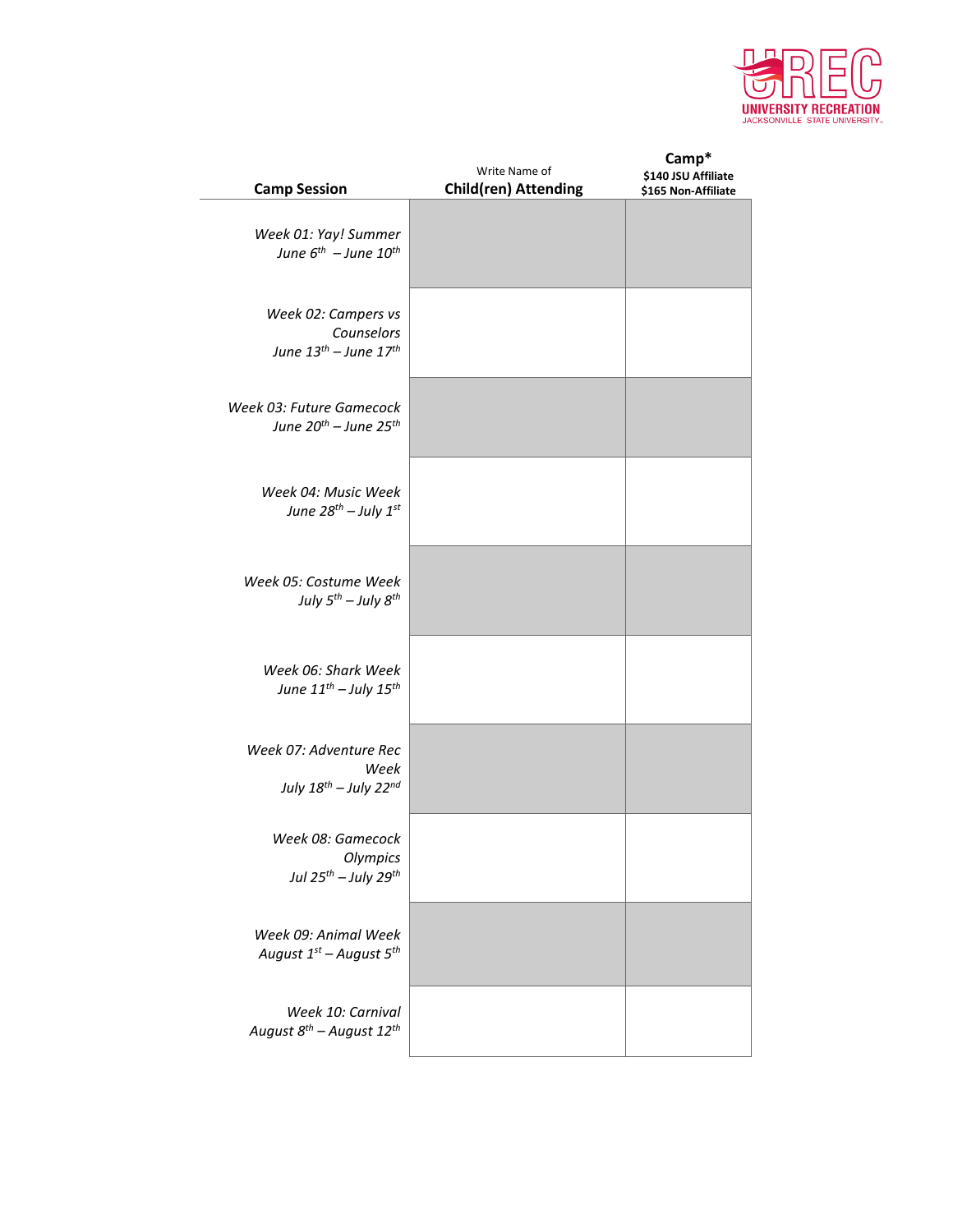

## **Assumption of Risk, Waiver, and Release from Liability**

The undersigned desires (1) to utilize the Jacksonville State University ("JSU") Recreation and Fitness Center, which includes the exercise areas, fitness equipment, locker rooms and any other fitness, wellness or exercise related facilities and equipment, which are located at the Recreation and Fitness Center (collectively, "Recreation and Fitness Center"), and/or (2) to participate in activities sponsored by JSU University Recreation including, but not limited to, Intramural, Informal, Instructional, Group Fitness, Club Sports, Weight and Cardiovascular Training, Swimming, Adventure Recreation, and any other programs and services sponsored by JSU University Recreation (collectively, "Activity"); and/or (3) to participate in an Activity not sponsored by JSU University Recreation, but which is conducted at the Recreation and Fitness Center. In consideration for the use of the Recreation and Fitness Center or for the participation in an Activity, the undersigned agrees to the terms set forth herein.

- 1. **RISK FACTORS.** The undersigned understands and acknowledges that the use of the Recreation and Fitness Center and/or participation in an Activity involves risk of property damage and bodily injury, including, but not limited to, permanent disability, paralysis and possibly death. These risks may result from the use of the Recreation and Fitness Center, from the Activity itself, from the acts of others, or from the unavailability of emergency medical care.
- 2. **ASSUMPTION OF THE RISK.** The undersigned voluntarily assumes any and all risk that may arise out of or relate to: the use of the Recreation and Fitness Center; an Activity; and/or the services of JSU University Recreation including, but not limited to, those risks described in Section 1 above.
- 3. **ACKNOWLEDGEMENT OF POLICIES AND PROCEDURES.** The undersigned acknowledges reading and knowing all policies and procedures relating to the Recreation and Fitness Center and Activity and understands that the safe and proper use of the Recreation and Fitness Center or participation in the Activity is dependent upon carefully following such policies and procedures. The undersigned agrees to comply with and abide by all such policies and procedures, and any other rules and regulations adopted by JSU University Recreation. The undersigned acknowledges that the policies and procedures may be amended from time to time with or without notice, and that it is the undersigned's responsibility to periodically review the then-currently published policies and procedures and abide by them. The JSU University Recreation staff reserves the right to revoke or terminate the undersigned's privileges for any violations of the rules and regulations of JSU University Recreation or JSU or for any violations of the policies and procedures relating to the Recreation and Fitness Center and/or Activity.
- 4. **PREREQUISITE SKILLS.** The undersigned acknowledges that he or she has the requisite skills, qualifications, and physical and mental abilities necessary to properly and safely use the Recreation and Fitness Center and/or to participate in an Activity. The undersigned agrees that if s/he have questions pertaining to the skills, qualifications, or physical and mental abilities necessary to properly and safely use the Recreation and Fitness Center and/or participate in an Activity, s/he will direct those questions to the JSU University Recreation staff.
- 5. **RELEASE AND HOLD HARMLESS.** The undersigned hereby releases, discharges, covenants not to sue, and agrees to indemnify and hold harmless the Board of Trustees of Jacksonville State University, the Jacksonville State University Foundation, Jacksonville State University, Jacksonville State University – University Recreation, CENTERS, L.L.C., and each of their affiliates, officers, trustees, members, directors, employees, agents, representatives, and assigns (hereinafter, each and collectively referred to as the "Indemnitees") from and against any and all claims, causes of action, suits, demands, liability, losses, or damages arising from or relating to the undersigned's use of the Recreation and Fitness Center or participation in any Activity offered by any of the Indemnitees, including any such claims, causes of action, suits, demands, liability, losses, or damages caused in whole or in part by the negligence of the Indemnitees or otherwise.
- 6. **REPRESENTATIVES.** The undersigned enters into this Agreement for him/herself, his/her heirs, assigns and legal representatives.
- 7. **CONSENT FOR EMERGENCY TREATMENT**. If the undersigned sustains any injury or medical condition during his or her use of the Recreation and Fitness Center or participation in the Activity, the undersigned consents to medical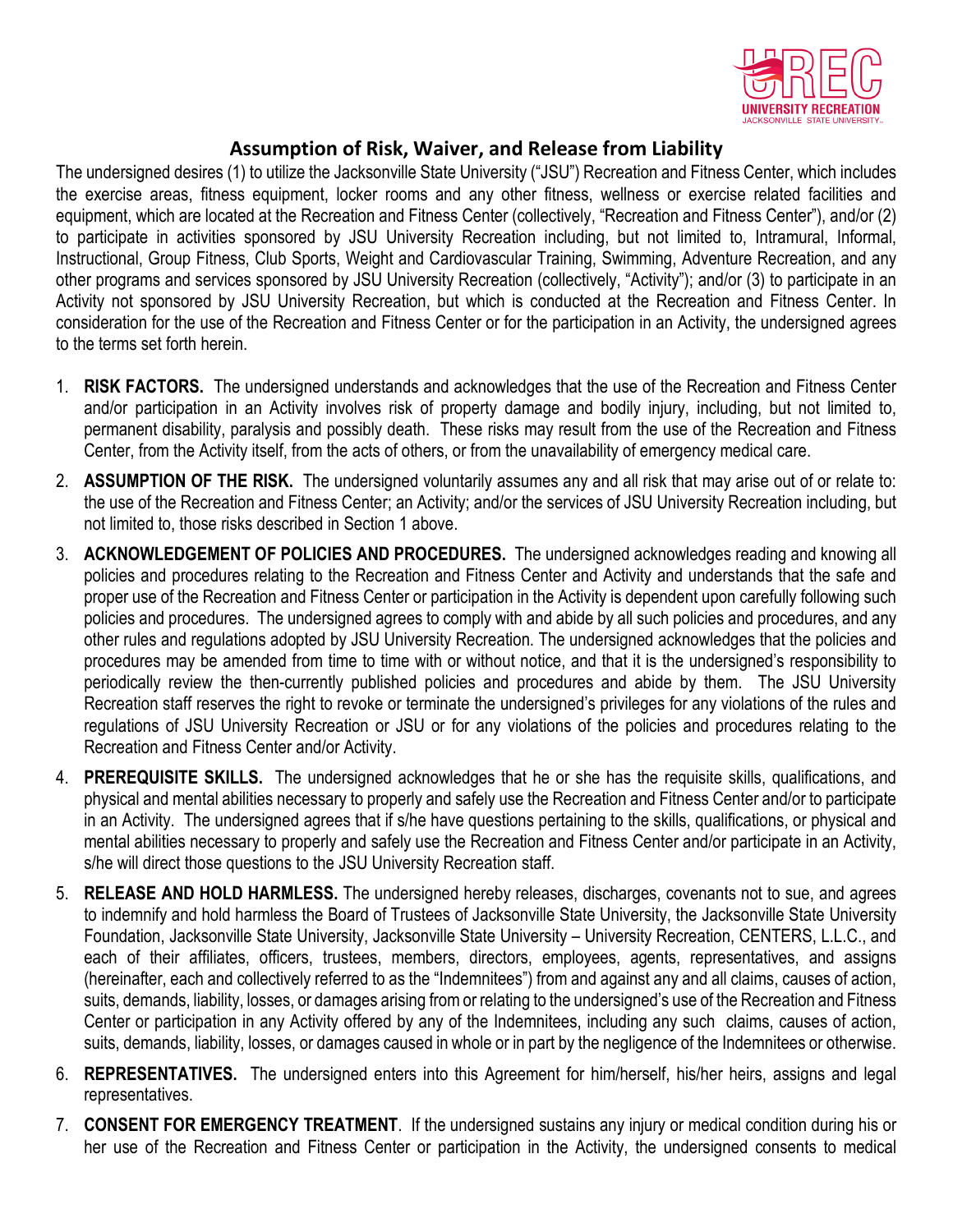

treatment where the undersigned is unable to consent to such treatment. The undersigned hereby releases each of the Indemnitees from all liability, claims, demands, losses, or damages of any kind resulting from such treatment. The undersigned further agrees that he or she will assume full responsibility for payment for such medical treatment.

- 8. **INSURANCE.** The undersigned understands that neither Jacksonville State University, Jacksonville State University Foundation, nor Jacksonville State University – University Recreation, nor CENTERS, L.L.C. will be responsible for any medical, health or personal injury costs relating to the undersigned's use of the Recreation and Fitness Center or participation in the Activity. The undersigned is encouraged to have a medical physical examination and purchase health insurance prior to any and all participation.
- 9. **GOVERNING LAW.** This Assumption of Risk, Waiver, and Release from Liability Agreement shall be governed in all respects by the laws of the State of Alabama.
- 10. **SEVERABILITY.** If any term, clause, or provision of this Assumption of Risk, Waiver, and Release from Liability Agreement is held to be illegal, invalid or unenforceable, or the application thereof to any person or circumstance shall to any extent be illegal, invalid or unenforceable under present or future laws effective during the term hereof or of any provisions hereof which survive termination, then and in any such event, it is the express intention of the parties that the remainder of this Agreement, or the application of such term, clause or provision other than to those as to which it is held illegal, invalid or unenforceable, shall not be affected thereby, and each term, clause or provision of this Assumption of Risk, Waiver, and Release from Liability Agreement and the application thereof shall be legal, valid and enforceable to the fullest extent permitted by law.
- 11. **MEDIA.** The undersigned hereby irrevocably consents to and authorizes the use by Jacksonville State University, its officers and employees, of the undersigned's image, voice and/or likeness. JSU shall have the right to photograph, publish, adapt, exhibit, perform, reproduce, edit, distribute, display or otherwise use the undersigned's image, voice and/or likeness in connection with any product or service in all markets, media or technology now known or hereafter developed in JSU's products or services, as long as there is no intent to use the image, voice and/or likeness in a disparaging manner. JSU may exercise any of these rights itself or through any transferees, licensees, distributors or other parties, commercial or nonprofit.

**ACKNOWLEDGMENT.** The undersigned represents that he or she has read this Assumption of Risk, Waiver, and Release from Liability, fully understands its terms, and understands that he or she has given up substantial rights by signing it and has signed it freely and without any inducement or assurance of any nature, and intends it to be a complete and unconditional release of all liability to the greatest extent allowed by law, and agrees that if any portion of this waiver and release is held to be invalid the balance, notwithstanding, shall continue in full force and effect.

By his or her signature below, the undersigned agrees to be bound by the terms of this Assumption of Risk, Waiver, and Release from Liability:

**Printed Name: \_\_\_\_\_\_\_\_\_\_\_\_\_\_\_\_\_\_\_\_\_\_\_\_\_\_\_\_\_\_\_\_\_\_\_\_\_\_\_\_\_ Signature: \_\_\_\_\_\_\_\_\_\_\_\_\_\_\_\_\_\_\_\_\_\_\_\_\_\_\_\_\_\_\_\_\_\_\_\_\_\_\_\_\_Date: \_\_\_\_\_\_\_\_\_\_\_**

### **Consent and Release on Behalf of Minor (If above is a minor)**

I am the parent or legal guardian of the above named minor. I have read and understand this Assumption of Risk, Waiver, and Release from Liability and understand it relates to surrendering valuable legal rights of the minor and myself. I agree to be bound by all the terms of this Assumption of Risk, Waiver, and Release from Liability. I also give my consent to the minor's participation in the use of the Recreation and Fitness Center and/or Activity.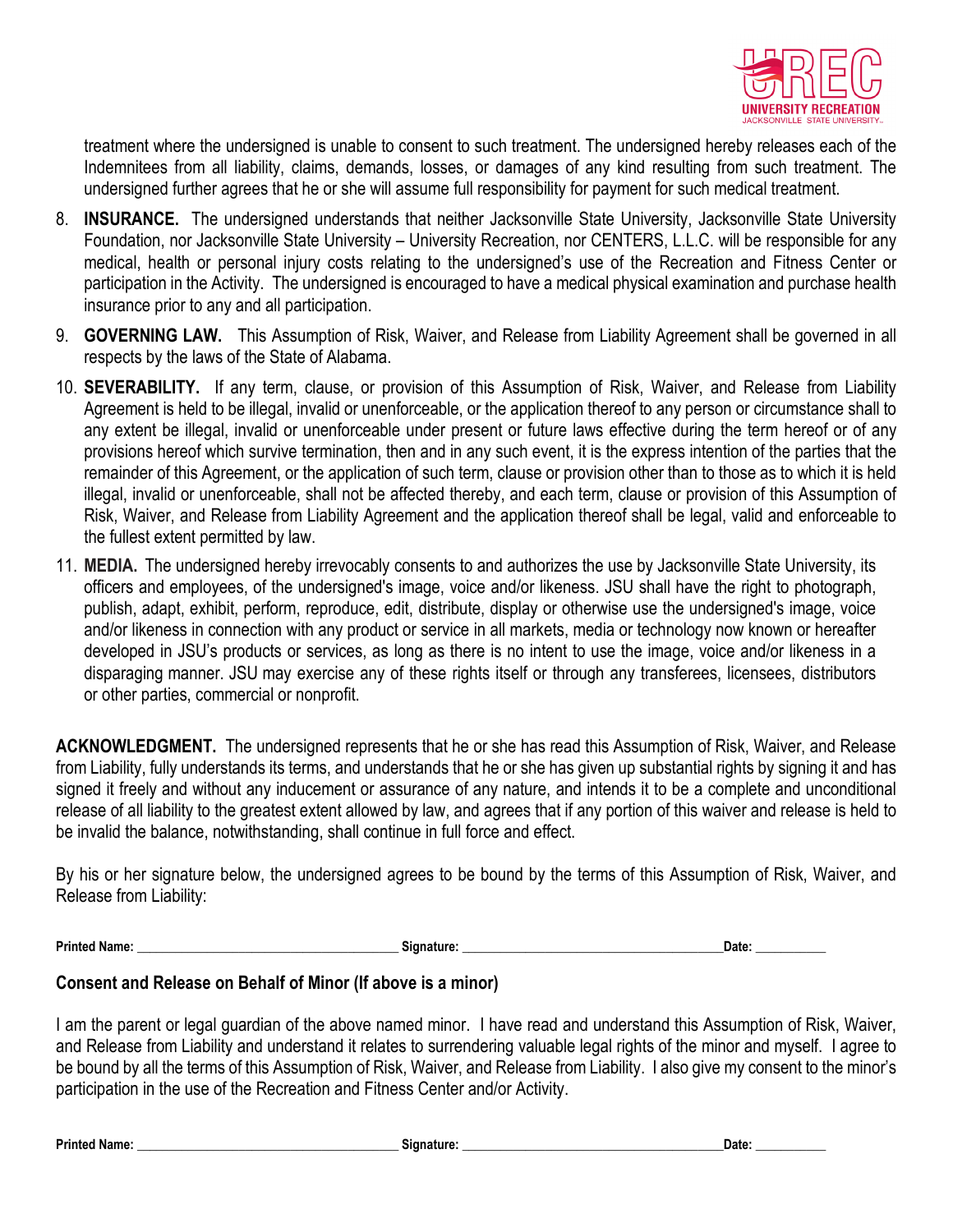

## **INDOOR CLIMBING WALL ACKNOWLEDGMENT OF RISK AND RELEASE**

The undersigned desires to utilize the Climbing Wall (the "Wall") located at the Jacksonville State University ("JSU") Recreation and Fitness Center, and/or (2) to participate in an activity involving the Wall ("Wall Activity"). In consideration for the use of the Wall or for the participation in a Wall Activity, the undersigned agrees to the terms set forth herein.

**ROCK CLIMBING/BOULDERING/RAPPELLING.** There are significant elements of risk associated with the use of the Wall and participation in a Wall Activity. It is not always within the power of the CENTERS, LLC staff to protect all participants at all times from the hazards associated with the use of the Wall or participation in a Wall Activity such as rock climbing, bouldering, and rappelling. The risks involved with the use of the Wall and participation in a Wall Activity includes known and unknown dangers such as loss of or damage to equipment, accidental injury, permanent trauma, or loss of life.

**ACKNOWLEDGEMENT OF THE RISK.** I hereby acknowledge and agree that the use of the Wall and participation in any Wall Activity has inherent risks. I have full knowledge of the nature and extent of all risks associated with the use of the Wall and participation in a Wall Activity, including but not limited to:

- Injury from falling from high elevations (up to 40 feet) and impacting against the Wall or landing surface.
- Injury in the form of cuts, bruises, abrasions, muscle, tendon strain, and rope burns.
- Injury from equipment or other debris falling from above the climber and belayer.
- Injury from choosing not to wear a helmet. I understand that helmets are provided free and by choosing not to wear a helmet, I am exposing myself to an increased risk.
- Injury from choosing to wear my personal harness. I understand that by using my personal harness that I am responsible for inspecting the harness and monitoring its upkeep.
- Failure to follow the above safety policies and procedures and/or follow directions from Wall staff.
- The presence, actions or falls of other participants.
- Misuse of equipment or facilities in the climbing area.
- Injury caused by belayer (climbing partner) negligence. I understand that it is important that I choose my climbing partner carefully, and that I am responsible in verifying their wall certification and skill level.
- Fatigue, chill and/or dizziness, which may diminish reaction time and increase the risk of accident.
- Slips, trips, falls or painful crashes while using the facilities or equipment in the climbing area.

*I understand the description of these risks is not complete and that other unknown or unanticipated risks may result in injury, illness or death.*

**ASSUMPTION OF RISK AND RESPONSIBILITY.** The undersigned voluntarily assumes any and all risks that may arise out of or relate to the use of the Wall or participation in a Wall Activity including, but not limited to, the following:

- 12. I acknowledge that rock climbing, bouldering, and/or rappelling entails known and unanticipated risks, which could result in physical or emotional injury, paralysis, death, or damage to myself, to property or to third parties. I hereby certify that I have full knowledge of the nature of risks associated with the use of the Wall and further understand that such risks simply cannot be eliminated without jeopardizing the essential qualities of the activity.
- 13. I expressly agree and promise to accept and assume all of the risks relating to any Wall Activity. My participation in a Wall Activity is purely voluntary, and I elect to participate in spite of the risks.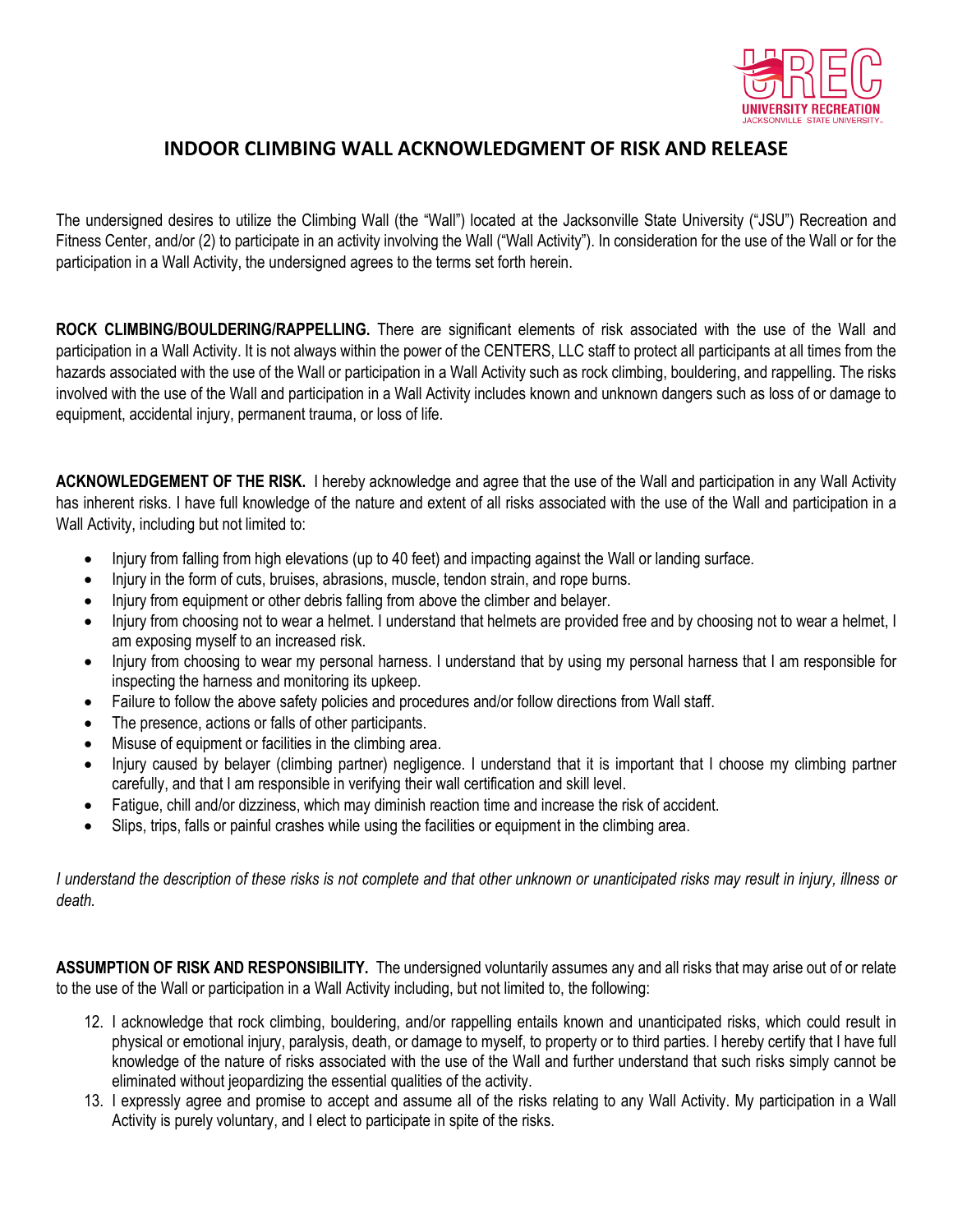

- 14. Should Jacksonville State University Foundation, CENTERS, LLC, Jacksonville State University, or anyone acting on their behalf, incur attorneys' fees and costs to enforce this Agreement, I agree to indemnify and hold harmless these parties for all such attorneys' fees and costs.
- 15. I certify that I have adequate insurance to cover any injury or damage I may cause or suffer due to use of the Wall or participation in a Wall Activity, and I agree to bear all costs associated with any injury or damage to myself. I further certify that I am in good health, and that I have no medical or physical conditions that could interfere with my safety with respect to my use of the Wall or participation in a Wall Activity, and I am willing to assume and bear all costs associated with any risks that may be created, directly or indirectly, by any such condition.

**PREREQUISITE SKILLS.** The undersigned acknowledges that he or she has the requisite skills, qualifications, and physical and mental abilities necessary to properly and safely use the Wall and to participate in any Wall Activity. The undersigned agrees that if s/he has questions pertaining to the skills, qualifications, and physical and mental abilities necessary to properly and safely use the Wall and to participate in a Wall Activity, s/he will direct those questions to University Recreation staff.

**CONSENT FOR EMERGENCY TREATMENT**. If the undersigned sustains any injury or medical condition during his or her use of the Wall or participation in any Wall Activity, the undersigned consents to medical treatment where the undersigned is unable to consent to such treatment. The undersigned hereby releases each of the Indemnitees from all liability, claims, demands, losses, or damages of any kind resulting from such treatment. The undersigned further agrees that he or she will assume full responsibility for payment for such medical treatment.

**INSURANCE.** The undersigned understands that neither Jacksonville State University, Jacksonville State University Foundation, nor Jacksonville State University – University Recreation, nor CENTERS, L.L.C. will be responsible for any medical, health or personal injury costs relating to undersigned's use of the Wall or participation in a Wall Activity. The undersigned is encouraged to have a medical physical examination and purchase health insurance prior to any and all participation.

**RELEASE AND HOLD HARMLESS.** The undersigned hereby releases, discharges, covenants not to sue, and agrees to indemnify and hold harmless the Board of Trustees of Jacksonville State University, the Jacksonville State University Foundation, Jacksonville State University, Jacksonville State University – University Recreation, CENTERS, L.L.C., and each of their affiliates, officers, trustees, members, directors, employees, agents, representatives, and assigns (hereinafter, each and collectively referred to as the "Indemnitees") from and against any and all claims, causes of action, suits, demands, liability, losses, or damages arising from or relating to the undersigned's use of the Recreation and Fitness Center, use of the Wall, or participation in any Wall Activity, including any such claims, causes of action, suits, demands, liability, losses, or damages caused in whole or in part by the negligence of the Indemnitees or otherwise.

**GOVERNING LAW.** This Indoor Climbing Wall Acknowledgment of Risk and Release shall be governed in all respects by the laws of the State of Alabama.

**MEDIA.** The undersigned hereby irrevocably consents to and authorizes the use by Jacksonville State University, its officers and employees, of the undersigned's image, voice and/or likeness. JSU shall have the right to photograph, publish, adapt, exhibit, perform, reproduce, edit, distribute, display or otherwise use the undersigned's image, voice and/or likeness in connection with any product or service in all markets, media or technology now known or hereafter developed in JSU's products or services, as long as there is no intent